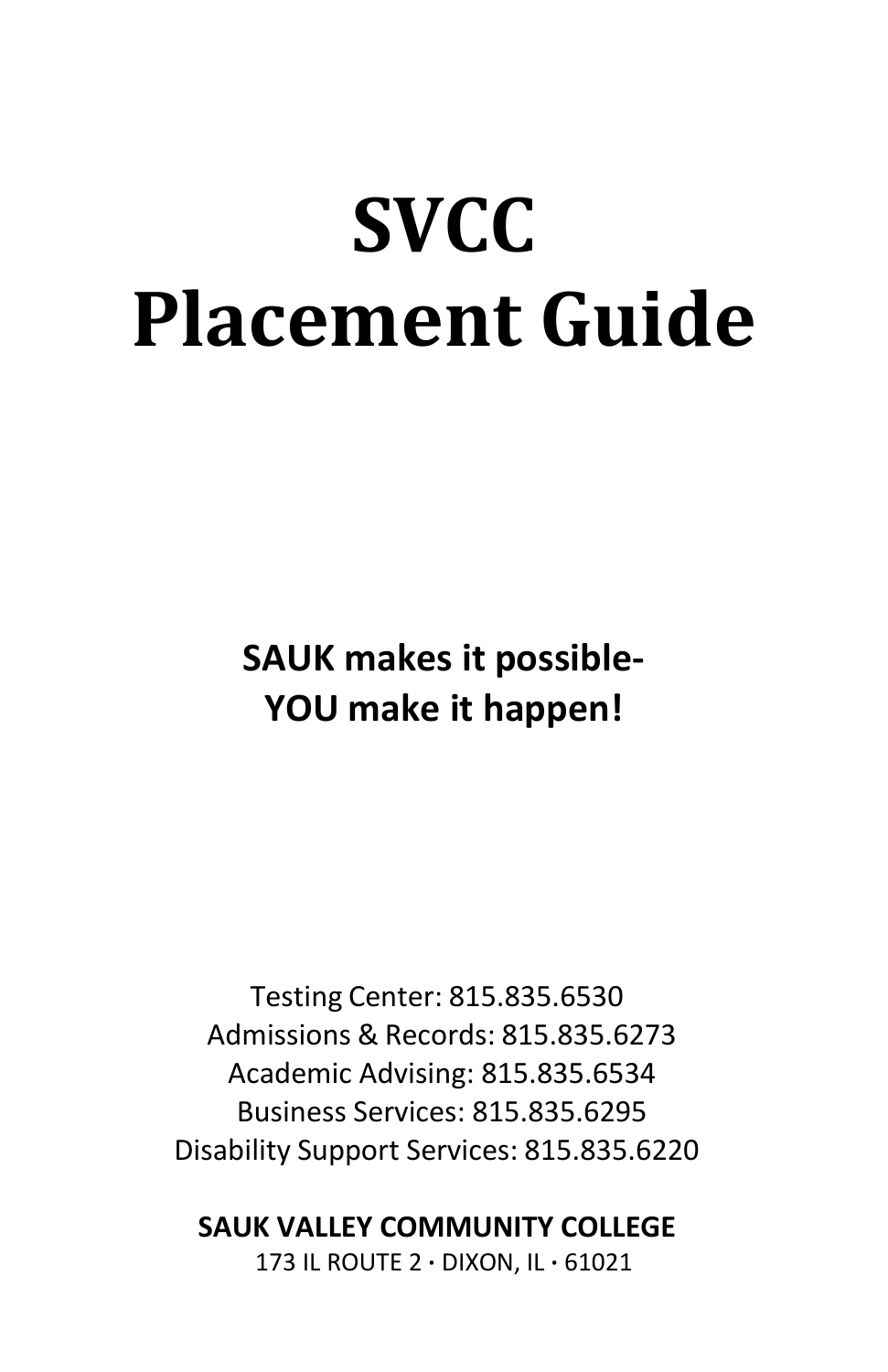# **MULTIPLE PLACEMENT MEASURES**

Sauk Valley Community College is committed to placing students in courses that correspond with their ability level to provide each student with the greatest chance of success in those classes and future course work. The key to accomplishing this goal is a multiple-measure placement structure that offers students a variety of means to demonstrate college readiness.

Students' skills are measured using the following options (each valid measure on file is looked at independently):

**1. ACT Scores**; Individual score in English and/or Individual score in Mathematics

**2. SAT Scores**; Evidence Based Reading/Writing and/or Math score.

**3.Review of College Credit;** Already earned at any accredited college or university including Sauk Valley Community College.

**4. Review of High School Transcripts**; Individual Class Grades and/or State Approved Transitional Classes**.**

**5. GED Score;** Reasoning Through Language Arts and/or Mathematical Reasoning.

SVCC placement test scores are used if none of the above are available or if they are not valid. Students who have valid placement measure(s) available and who want to improve their course placement, have the option of testing using the SVCC placement testsin one or more areas. The best or highest course level will be used for placement.

**6. SVCC Placement Test Scores**; Accuplacer Math and/or Accuplacer English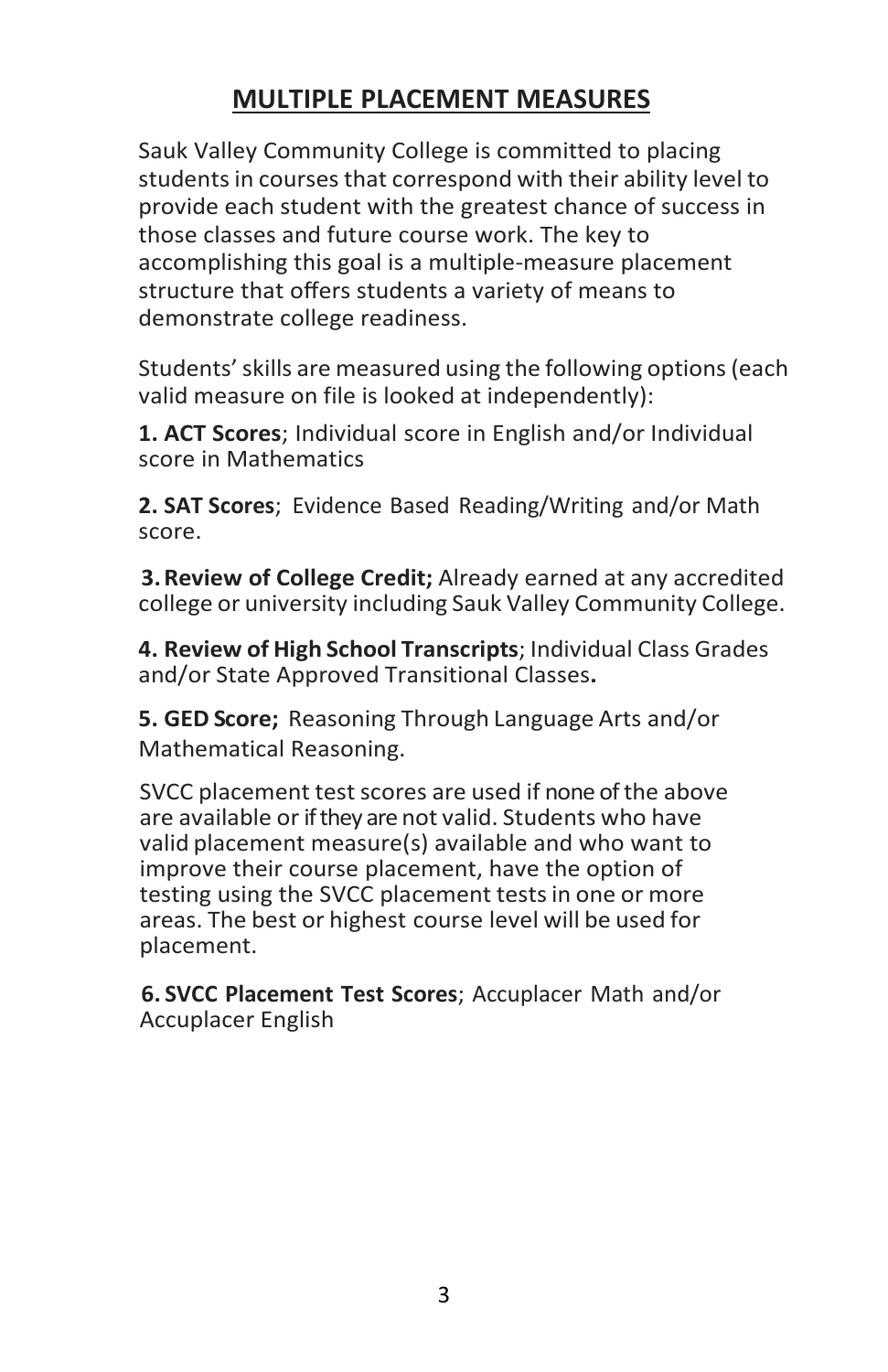# **UNDERSTANDING PLACEMENT**

Students are strongly encouraged to first meet with anAdmissions Representative or Academic Advisor to determine if placement testing is required or recommended. Placement requirements will vary depending on the courses students have completed (high school or college), individual course grades and records SVCC has on file. All available placement measures will be evaluated. The highest placement will be used.

Students must provide documentation of their ACT, SAT, GED scores, and/or college or high school transc ripts if they plan to use the results to satisfy SVCC Placem ent Policy. Students will need to have official documentation sent to Admissions & Records. Students with earned college credits will also need to complete a "Transcript Evaluation Form" available through Admissions & Records.

English: When students choose to take their first English/ Language Arts course or a course that requires a specific English/Language Arts preparedness standard, they can enroll in the English/Language Arts course as designated by their highest valid placement option. Students must earn a passing grade of "C" or better to progress to the next level.

Math: When students choose to take their first math course, they must enroll in the math course as designated by their highest valid placement option. Students must earn a passing grade of "C" or better to progress to the nextlevel.

**Please note: Some courses that are recommended or required based on placement results may be developmental in nature and offer no academic credit.**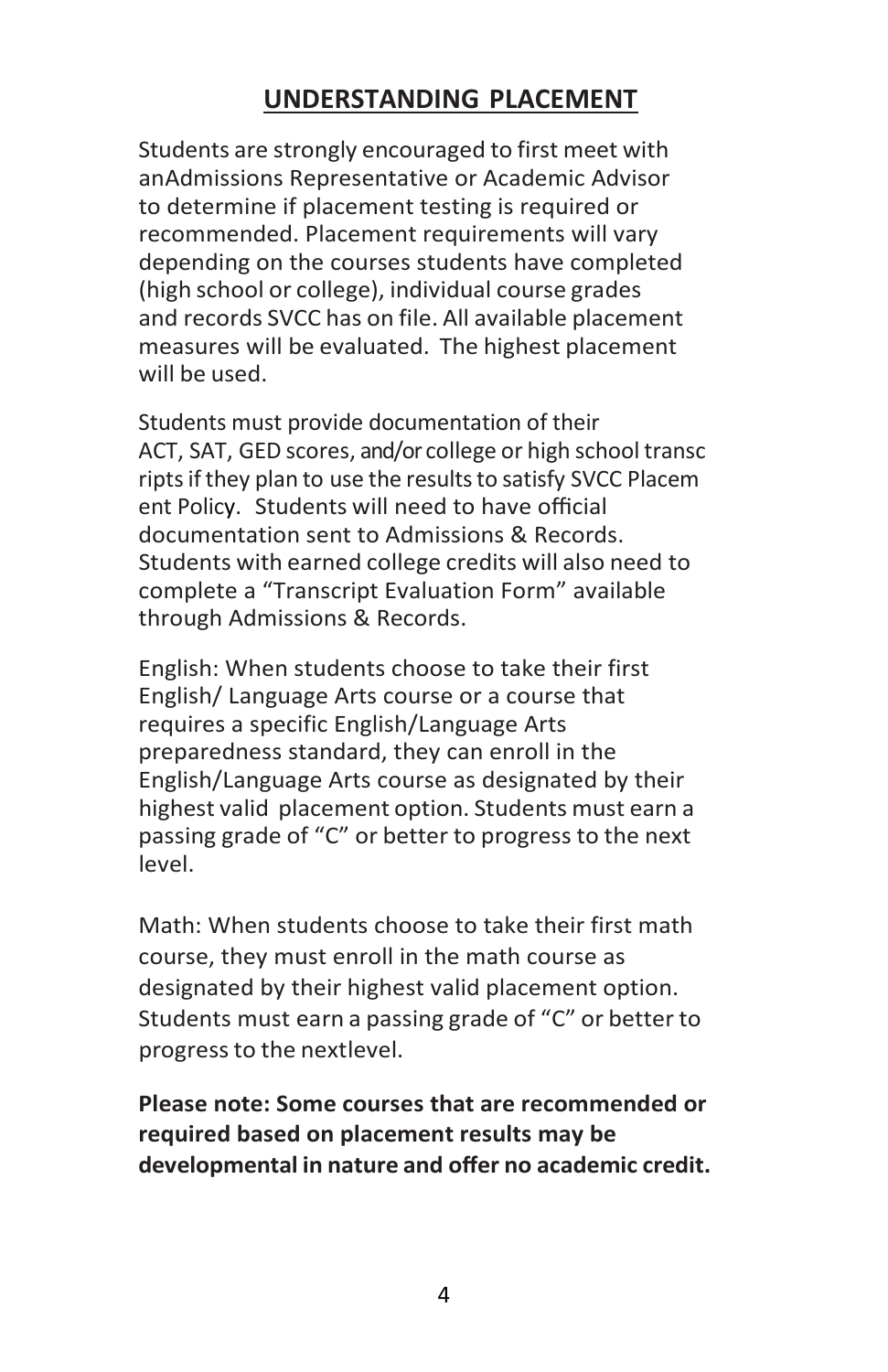# **DEVELOPMENTAL COURSEPLACEMENT**

Developmental courses do not transfer, do not count toward graduation, and do not count in grade point average calculations. The purpose of developmental courses is to build academic skills in English /language arts and/or math. Developmental courses are identified by course numbers below 100 (i.e., ELA099, MAT 070). The number of developmental courses required will vary depending on placement results.

# **RETAKE POLICY AND FEES**

Students may retake the SVCC Placement test once in the calendar year, from the first attempt with a recommended minimum of 48 hours between the first and second attempts. The highest score is used for placement. Students cannot take more than 2 tests within any 12-month period. Test scores are good for three years. Students currently enrolled in a mathematics or English course have the option of retesting in these areas, only through the registration changeperiod.

If students choose to retake the Accuplacer English and/or math placement test, they must first pay a re-test fee of \$15 per exam, at Business Services or the Testing Center prior to testing. \*

\*Thisfee will only be waived if it has been 3 yearssince the student last tested and their original scores are no longer valid.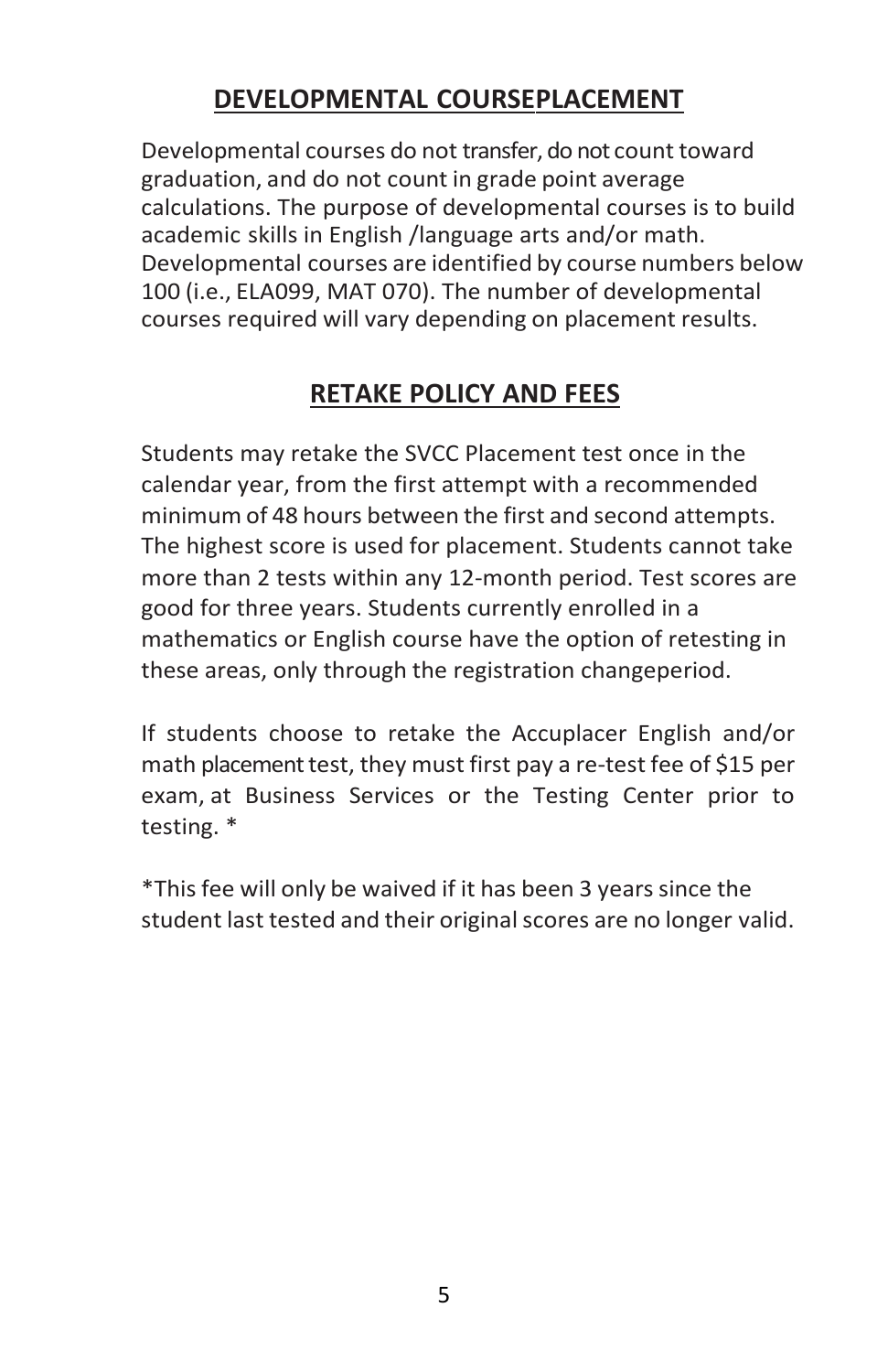# **TEST SCORE VALIDITY TIMEFRAME**

Test scores expire at various rates. See the table below to determine how long particular scores are valid.

| <b>Test</b>                   | <b>Score Validity Timeframe</b> |
|-------------------------------|---------------------------------|
| High School Course Completion | 3 Years*                        |
| College Course Completion     | No expiration                   |
| <b>ACT</b>                    | 3 Years                         |
| <b>SAT</b>                    | 3 Years                         |
| ALEKS (Math)                  | 2 Years                         |
| Accuplacer (English)          | 3 Years                         |
| Accuplacer (Math)             | 3 Years                         |
| G.E.D. Scores                 | 3 Years                         |
| <b>Transitional Math</b>      | 18 Months**                     |

\*High school coursework (including unweighted CGPA) may be used to fulfill prerequisites in mathematics if no more than three years have passed between high school graduation and college registration; if morethan 3 years have passed, it is expected that students will retest.

\*\*From high school graduation to enrollment.

# **ACCOMMODATIONS**

Students will need to provide qualifying documentation to be considered for accommodated testing. Each case will be evaluated on an individual basis. Students should make an appointment with the DSO Program Director at (815)835-6220 prior to scheduling placement testing and/or enrollment.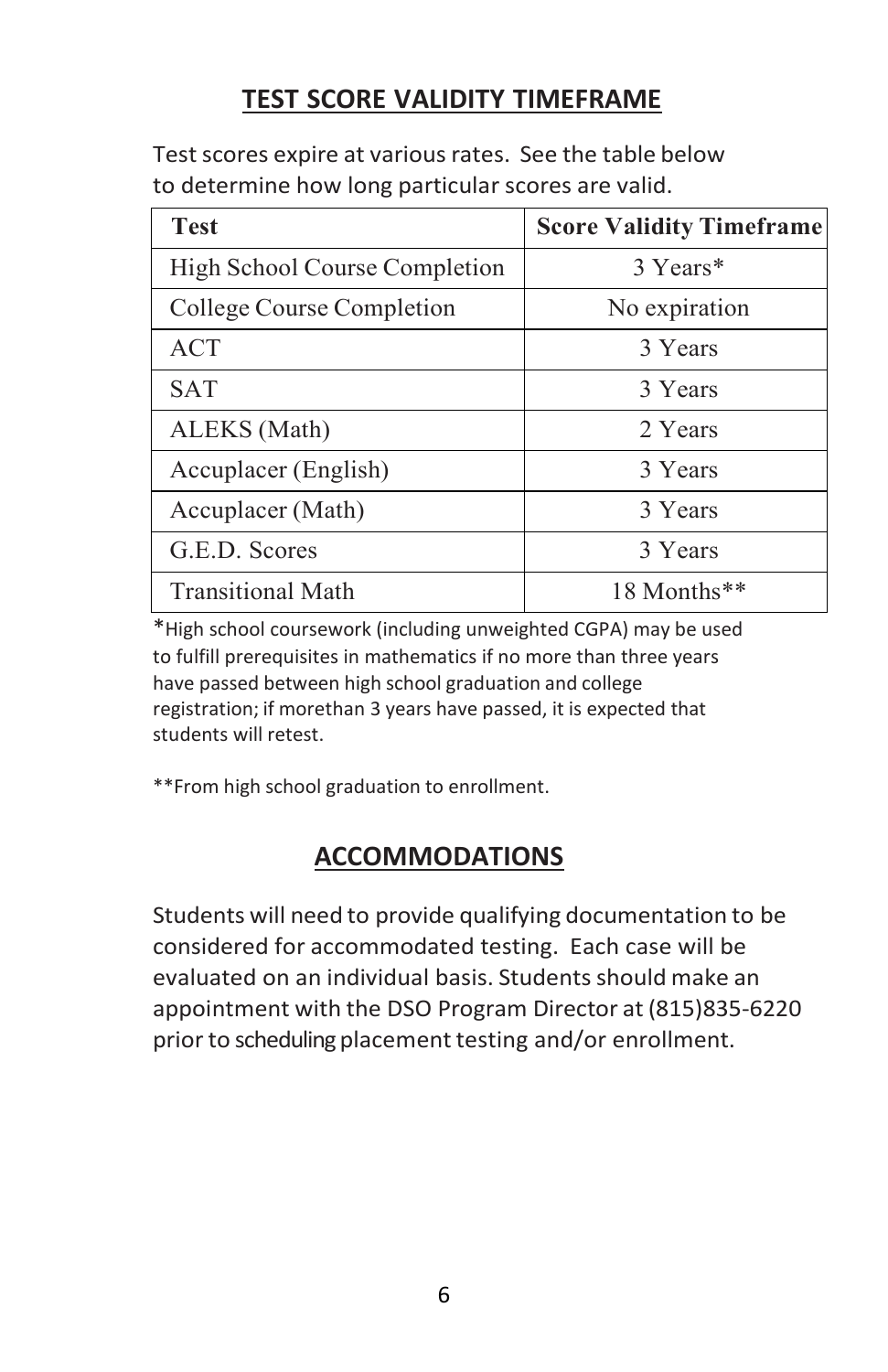# **GETTING STARTED WITH ACCUPLACER**

**1. Complete an SVCC Student Information Form** and obtain your Student ID Number. Forms are available at the College and on the College website at [svcc.edu/apply](https://soar.svcc.edu/SPROD/bwskalog.p_disploginnew?in_id=&cpbl=&newid=) [Apply Now].

#### **2. Determine Placement**

Meet with an Admissions Specialist or Academic Advisor to discuss placement testing requirements. Course placement for English and math is determined through multiple measures including: ACT scores, SAT scores, GED Scores, high school transcripts and/or college transcripts; send official transcripts to Admissions & Records. Accuplacer placement test scores are used if the above are not available, valid, or student is attempting to improve placement options.

#### **3. Prepare. Get the Study App!**

Visit [studentportal.accuplacer.org](https://accuplacer.collegeboard.org/students/prepare-for-accuplacer/practice) to download your FREE practice app and to access sample math questions and/or sample English writing prompts.

#### **4. Schedule Your Appointment**

Contact the Testing Center by calling (815)835-6530 or by emailin[g testing@svcc.edu](mailto:testing@svcc.edu) to schedule an appointment.

#### **5. Take the Placement Exam/s**

A valid photo ID must be presented before taking a test. No timelimit restrictions when taking Placement tests. A calculator is embedded in the Math Placement Test. No other calculators or electronic devices are allowed during testing. Score reports are generated immediately upon completion. The 1st attempt is free. One retake is allowed. If eligible, a \$15 retake fee must be paid in the Testing Center or Business Services prior to 2nd attempt.

#### **6. Access Your Score Report**

Use the Accuplacer student portal to view and/or print your score report.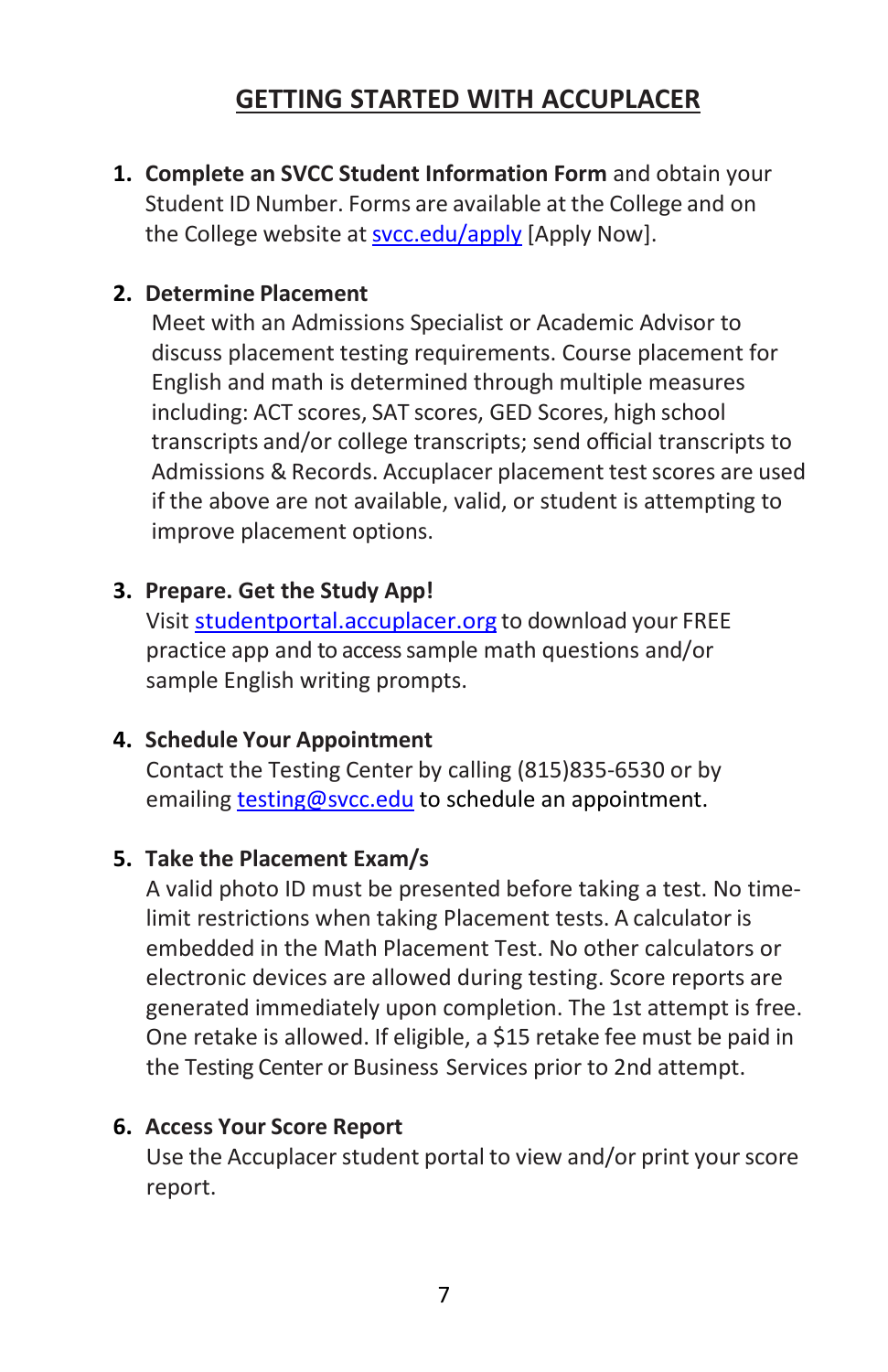# **ACCUPLACER MATH**

The Accuplacer Math placement tests consist of 20 computergenerated, multiple choice questions. Accuplacer uses computer-adaptive technology, which means the math problems are selected based on your skill level. Yourresponse to each question determines the difficulty level of the next question, so it isimportant to give each question careful consideration before selecting your answer. There are 3 possible exams of increasing difficulty:

- 1. Arithmetic
- 2. Quantitative Reasoning, Algebra and Statistics(QAS)
- 3. Advanced Algebra and Functions(AAF)

If you have taken a year of Algebra, you will begin with the QAS exam. Otherwise, you will begin with the Arithmetic exam. In either case,depending on results, you may move on to the next exam.

# **WRITEPLACER ENGLISH**

The English placement exam involves writing a 300-600 word essay in response to an opinion-based prompt. Your score is based on your ability to express, organize, support your opinions/ideas, and grammatical writing skills through your response to the writing prompt.

**Sample Writing Prompt:** *Are we free to make our own decisions or are we limited in the choices we can make?*

**Visi[t studentportal.accuplacer.org](https://accuplacer.collegeboard.org/students/prepare-for-accuplacer/practice) to get your FREE practice app and accesssample math questions and/or sample English writing prompts.**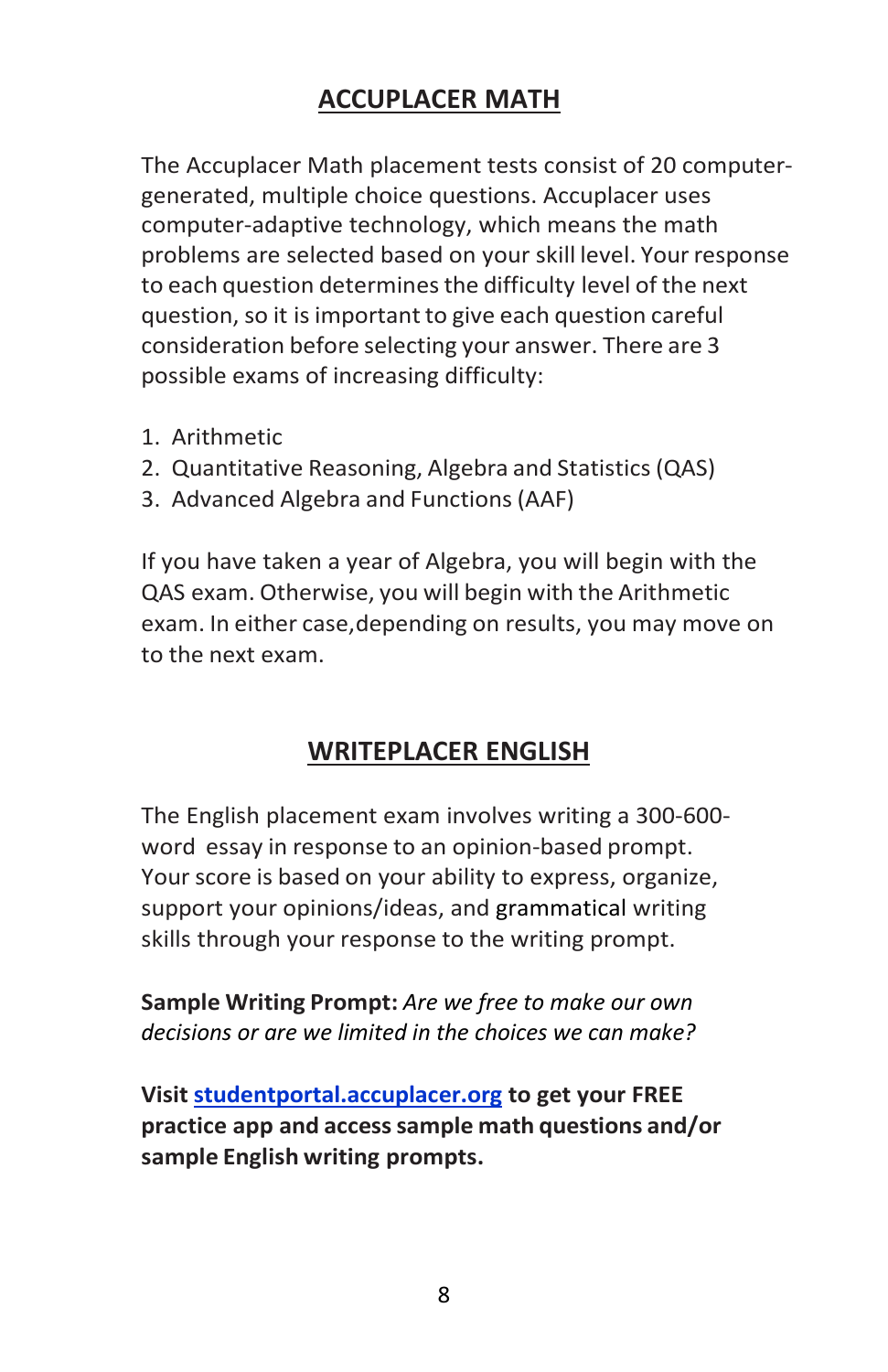# **WHAT TO DO AFTER YOU TAKE YOUR PLACEMENT EXAMS**

#### **1. Access Your Score Report**

Use the Accuplacer student portal to view and print your score report.

#### **2. Apply for Financial Assistance**

Students are encouraged to apply for financial aid, scholarships and/or veterans benefits as early as possible. Contact Financial Assistance at (815)835-6339 or visit [svcc.edu/finaid.](https://www.svcc.edu/students/finaid/)

#### **3. Schedule a Meeting With an Academic Advisor**

Students meet with an academic advisorto discuss career plans, review their placement options, and select classes for the upcoming semester. To schedule an appointment, call (815)835-6354 or visit [svcc.edu/appointment.](https://www.svcc.edu/appointment/)

#### **4. Register for Classes**

Contact Admissions & Records Staff at (815)835-6297 for enrollment assistance. Students should review the "New Student Checklist" at [svcc.edu/students/future/get](https://www.svcc.edu/students/future/get-started/new.html)[started.](https://www.svcc.edu/students/future/get-started/new.html)

#### **5. Pay Tuition & Fees**

Students may pay Tuition and Fees through Business Services by check, credit card, or other payment options online at [svcc.edu/students/business-office/payment-options.](https://www.svcc.edu/students/business-office/payment-options.html) For additional information, call 815-835-6267\*

\*Students granted financial aid should contact Financial Assistance at 815-835-6339 before making payments.

#### **6. Attend New Student Orientation**

#### **7. Buy Books and Supplies**

Purchase textbooks and supplies at [svcc.edu/bookstore](https://www.svcc.edu/follett-bookstore/index.html) or on campus at SVCC Bookstore located on First Floor. Call (815)835-6304 for further information.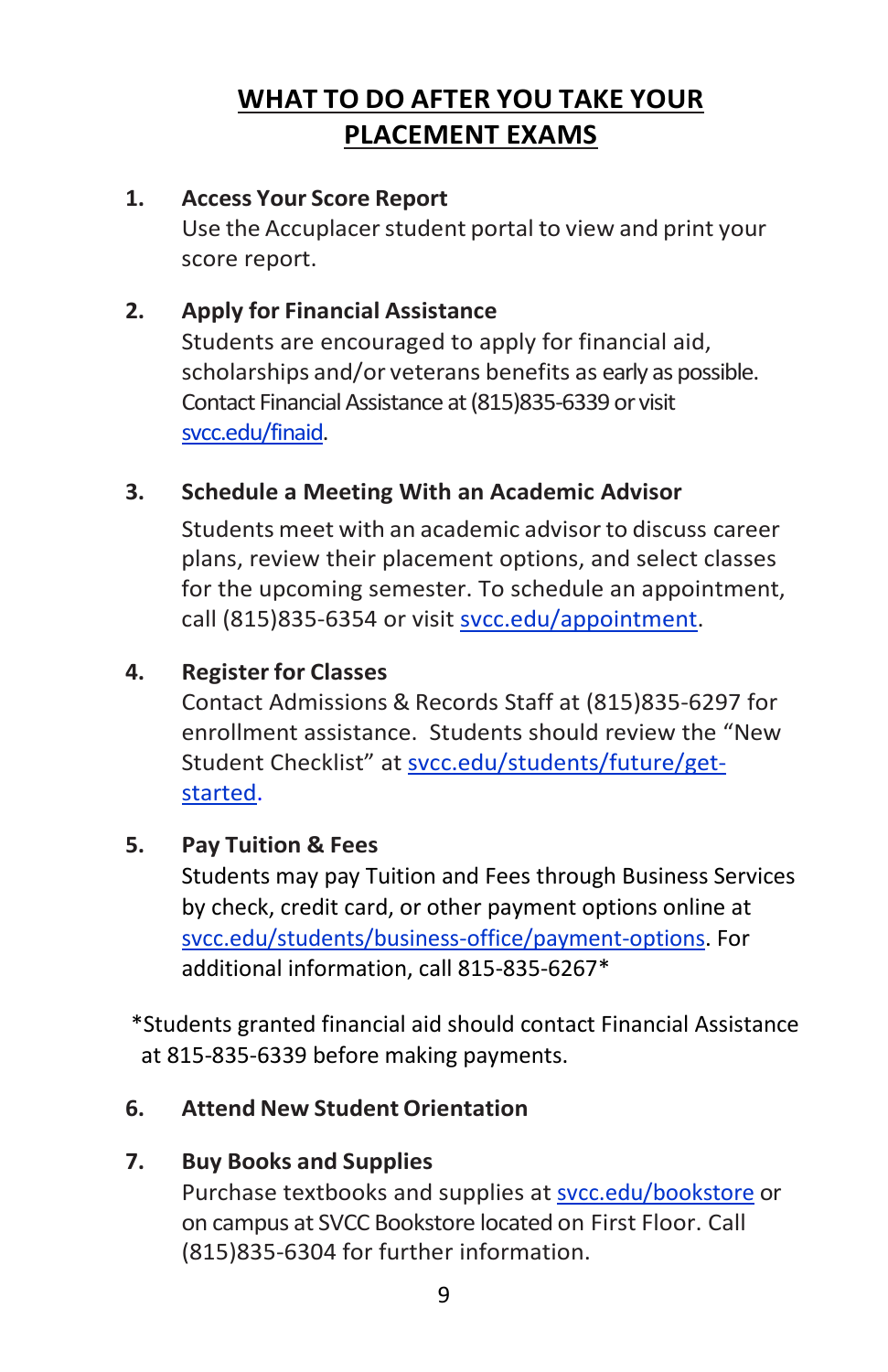# **LANGUAGE ARTS PLACEMENT**

| A.C.T.            |                           |                                              |
|-------------------|---------------------------|----------------------------------------------|
| <b>Skill Area</b> | <b>English Test Score</b> | <b>Course Placement</b>                      |
|                   | $19+$                     | <b>ENG 101</b>                               |
| <b>Writing</b>    | $19 - 21$                 | <b>ENG 101 plus ELA</b><br>090 (recommended) |
|                   | $16-18$                   | <b>ELA 099</b>                               |
|                   | $0 - 15$                  | <b>ELA 095</b>                               |

#### **S.A.T.**

| <b>Skill Area</b>      | <b>Reading/Writing</b><br><b>Test Score</b> | <b>Course Placement</b>               |  |  |
|------------------------|---------------------------------------------|---------------------------------------|--|--|
|                        | 480+                                        | <b>ENG 101</b>                        |  |  |
| <b>Evidence Based</b>  | 480-519                                     | ENG 101 plus ELA<br>090 (recommended) |  |  |
| <b>Reading/Writing</b> | 420-479                                     | <b>ELA 099</b>                        |  |  |
|                        | 419 or less                                 | <b>ELA 095</b>                        |  |  |

#### **\*Accuplacer WritePlacer (test administrated starting 08/29/2016)**

| <b>Skill Area</b> | <b>English Test Score</b> | <b>Course Placement</b>                      |
|-------------------|---------------------------|----------------------------------------------|
|                   | 5+                        | <b>ENG 101</b>                               |
|                   | 5                         | <b>ENG 101 plus ELA</b><br>090 (recommended) |
| Writing           | $3 - 4$                   | <b>ELA 099</b>                               |
|                   | $1 - 2$                   | <b>ELA 095</b>                               |

#### **High School CGPA (unweighted)**

| <b>Skill Area</b> | <b>CGPA</b> | <b>Course Placement</b> |
|-------------------|-------------|-------------------------|
| Writing           | $3.00+$     | <b>ENG 101</b>          |

Other Measures: A GED Reasoning through Language Arts score of 165+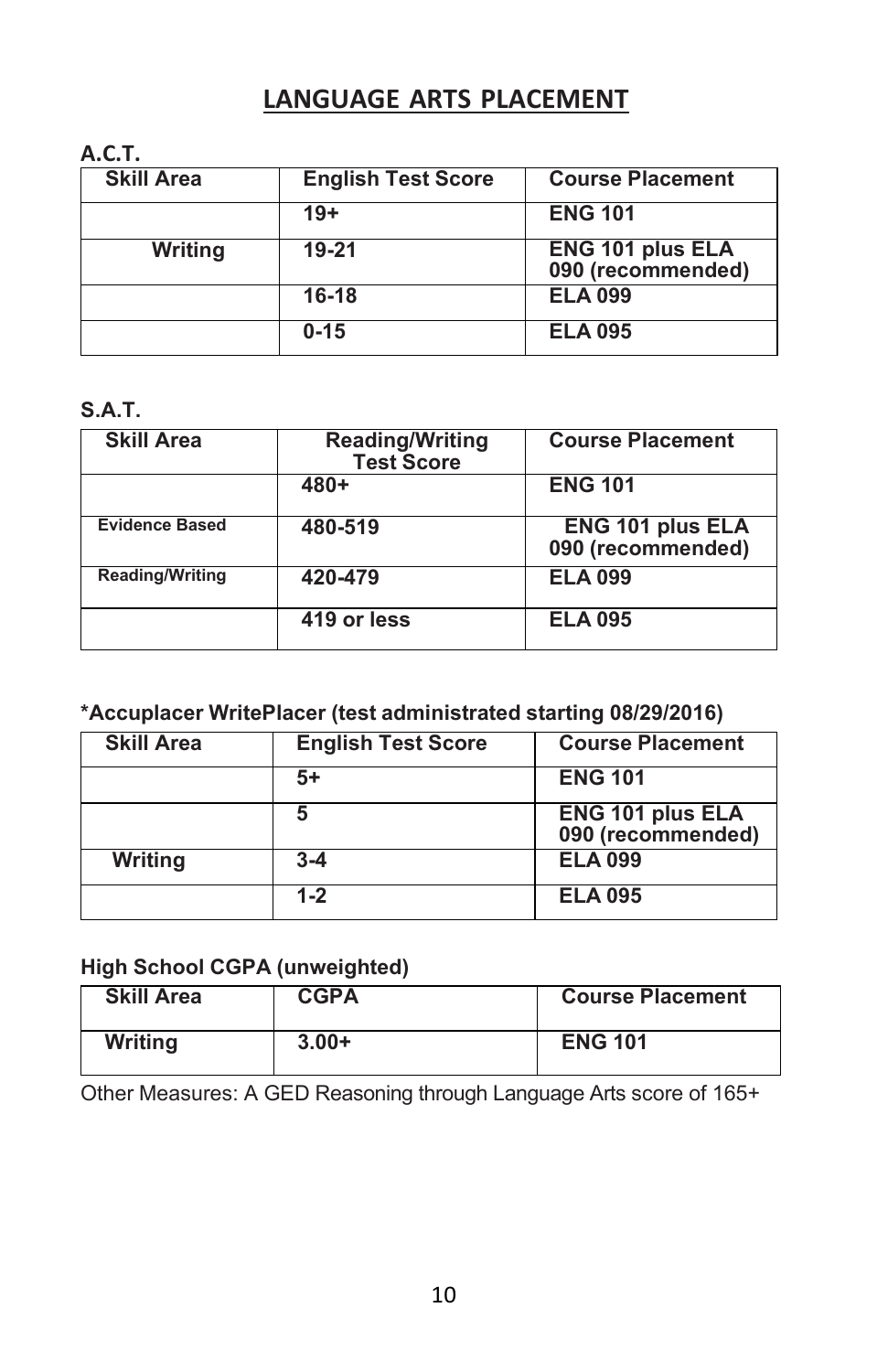### **Sauk Valley Community College Summer 2021** Course Placement Scores/Prerequisites

Please note: Some course(s) recommended/required as a result of placement testing may be developmental in nature and offer no academic credit. Cut off scores are subject to change.

#### **Mathematics Placement**

Students are required to enroll in an initial mathematics course as designated by a valid placement score (SVCC test, ACT, SAT, GED) **OR** satisfy individual course prerequisites (high school transcripts, transitional math class).

| <b>High School Prerequisite</b>                                                                                                  | <b>ACT Score</b>                                                   | <b>SAT Score</b>                                                        | <b>ALEKS</b>                                                           | <b>HS CGPA</b>               | \$Transitional<br>Math                | <b>ACCUPLACER</b>                                | #GED                      | <b>Placement</b>     |
|----------------------------------------------------------------------------------------------------------------------------------|--------------------------------------------------------------------|-------------------------------------------------------------------------|------------------------------------------------------------------------|------------------------------|---------------------------------------|--------------------------------------------------|---------------------------|----------------------|
| Validity: (3 years Recommended)                                                                                                  | $(3 \text{ years})$                                                | $(3 \text{ years})$                                                     | $(2 \text{ years})$                                                    | (3 Years)                    | (18 months)                           | $(3 \text{ years})$<br><b>Starting 1/27/2020</b> | <b>Score</b><br>(3 years) |                      |
| Advanced Math or Math 3 with grades<br>of "C" or higher ** and appropriate<br>placement                                          | 26-36 & Advanced<br>Math or Math 3 with<br>grades of "C" or higher | 600-800 &<br>Advanced Math or Math<br>3 with grades of "C" or<br>higher | 76-100 &<br>Advanced Math or<br>Math 3 with grades<br>of "C" or higher | N/A                          |                                       | AAF: 276 - 300                                   | N/A                       | <b>MAT 203</b>       |
| Advanced Math or Math 3 with grades<br>of "C" or higher**                                                                        | $23 - 25$                                                          | 580                                                                     | 61-75                                                                  | N/A                          |                                       | AAF: 263 - 275                                   | N/A                       | MAT 220,<br>221, 230 |
| (Advanced Math AND 1 year of high<br>school geometry) or Math 3 with<br>grades of "C" or higher**                                | $23 - 25$<br>and<br>geometry*                                      | 580<br>and<br>geometry*                                                 | 61-75<br>and<br>geometry*                                              | N/A                          |                                       | AAF: 263 - 275<br>and<br>geometry*               | N/A                       | <b>MAT 122</b>       |
| Algebra 2 with a grade of "C" or<br>higher** or Math 3 with a grade of C<br>or higher**                                          | 22                                                                 | 530                                                                     | 46-60                                                                  | $3.0***$                     | $OLS**$<br>STEM**                     | QAS: 250 - 300                                   | 165                       | <b>MAT 240</b>       |
| (Algebra 2 with a grade of "C" or<br>higher** and 1 year of high school<br>geometry*) or Math 3 with a grade<br>of C or higher** | 22<br>and<br>geometry*                                             | 530<br>and<br>geometry*                                                 | 46-60<br>and<br>geometry*                                              | $3.0***$<br>and<br>geometry* | STEM**                                | QAS: $263 - 300$<br>and<br>qeometry*             | N/A                       | <b>MAT 121</b>       |
| Algebra 2 with a grade of "C" or<br>higher** or Math 3 with a grade of C<br>or higher**                                          | $21 - 22$                                                          | 530                                                                     | 46-60                                                                  | $3.0***$                     | OLS**<br>STEM**                       | QAS: 250 - 300                                   | 165                       | <b>MAT 115</b>       |
| (Algebra 2 with a grade of "C" or<br>higher** and 1 year of high school<br>geometry*) or Math 3 with a grade<br>of C or higher** | $21 - 22$<br>and<br>geometry*                                      | 530<br>and<br>geometry*                                                 | 46-60<br>and<br>geometry*                                              | $3.0***$<br>and<br>geometry* |                                       | QAS: $250 - 300$<br>and<br>qeometry*             | 165<br>and<br>geometry*   | <b>MAT 110</b>       |
| One year of high school algebra, or<br>Math 1 with a grade of "C" or<br>higher**                                                 | 18-20                                                              | 500                                                                     | $30 - 45$                                                              | $3.0***$                     | QLS**<br>STEM**<br>TECH <sup>**</sup> | QAS: 237 - 249                                   | N/A                       | <b>MAT 106</b>       |
| One year of high school algebra, or<br>Math 1 with a grade of "C" or<br>higher**                                                 | 18-20                                                              | 500                                                                     | $30 - 45$                                                              | N/A                          |                                       | QAS: 237 - 249                                   | N/A                       | <b>MAT 076</b>       |
| One year of high school algebra, or<br>Math 1 with a grade of "C" or<br>higher**                                                 | 18-20                                                              | 500                                                                     | $30 - 45$                                                              | N/A                          |                                       | OAS: 237 - 249<br>QAS: 237-262 (MAT 121)         | N/A                       | <b>MAT 081</b>       |
| N/A                                                                                                                              | $13 - 17$                                                          | 330                                                                     | 14-29                                                                  | N/A                          |                                       | A: $276 - 300$<br>QAS: 216 - 236                 | N/A                       | MAT 075,<br>078      |
| N/A                                                                                                                              | $0 - 12$                                                           | Below 330                                                               | $0 - 13$                                                               | N/A                          |                                       | A: $200 - 275$                                   | N/A                       | <b>MAT 070</b>       |

\*High School geometry with a C or better in both semesters or Math 3 or Math 076 with a grade of C or better #GED Mathematical Reasoning score <br>\*\* C or better two/both semesters \*\*\* UNWEIGHTED PLUS 4<sup>th</sup> year of mathematic \*\*\* UNWEIGHTED PLUS 4<sup>th</sup> year of mathematics

11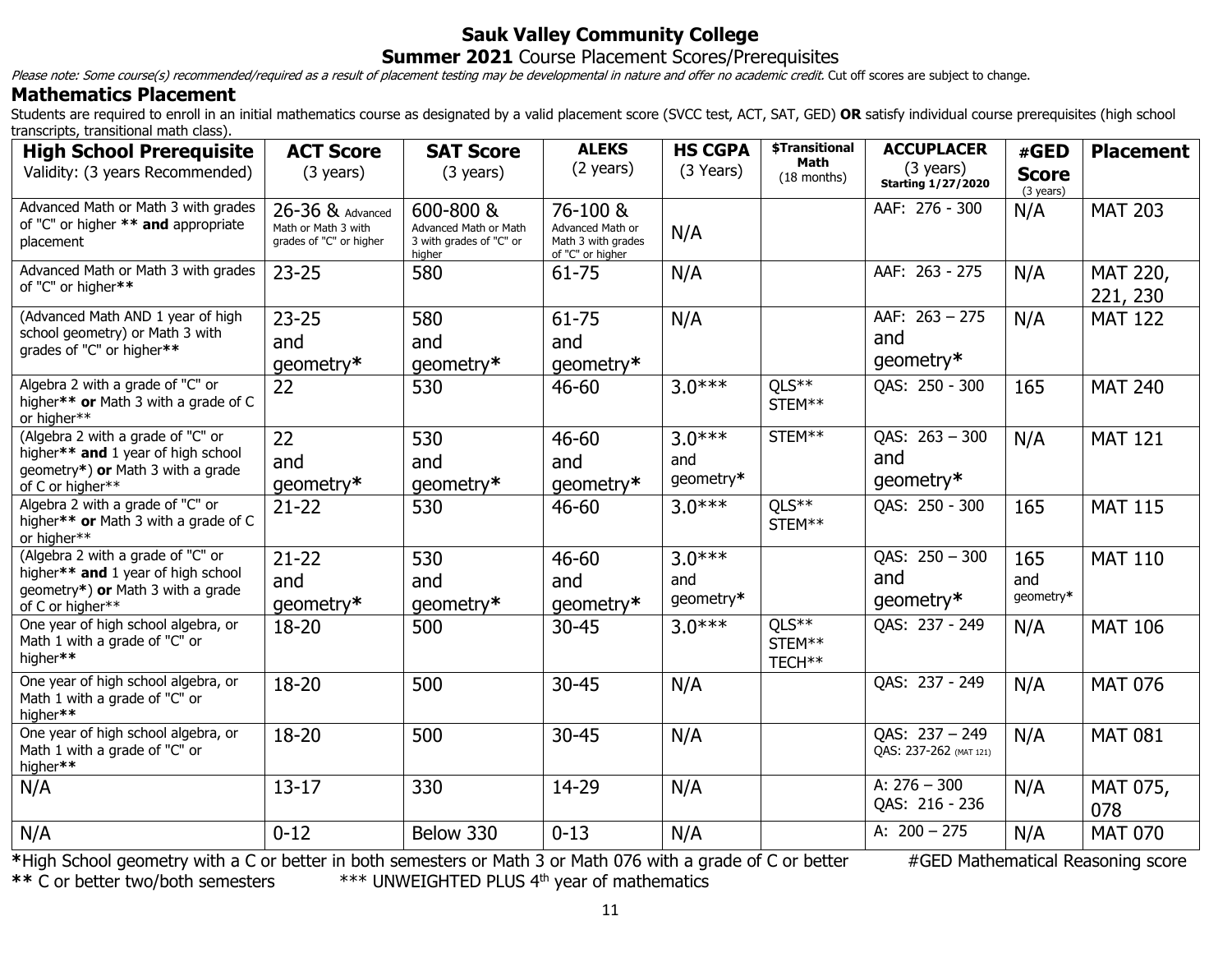ACCUPLACER MATH:  $A =$  Arithmetic QAS = Quantitative, Reasoning, Algebra, and Statistics AAF = Advanced Algebra and Functions

Additional Notes – A: 200 – 235, Adult Education Recommended; 276 of higher will route to QAS; QAS: 200 – 207, Adult Education Recommended; 276 or higher will route to AAF; 215 or lower will route to A For advanced math placement (MAT 122, 220, 221, 230), a minimum score of 263 is required in AAF; MAT 203 requires a 276 or higher AAF

\$Transitional Math

The portability code from the high school transcript:

- STEM Pathway; Portability Code TM001
- QLS Quantitative Literacy and Statistics Pathway; Portability Code TM002
- -TECH Pathway; Portability Code TM003

# **SVCC Geometry Placement Test**

**7/25/2019 – 5/1/2020**

| <b>SVCC Assessment</b> | <b>Placement</b>            |
|------------------------|-----------------------------|
| 0-16                   | <b>MAT 076</b>              |
| 17-30                  | <b>No Geometry Required</b> |

#### **Starting 5/4/2020 - Current**

| <b>SVCC Assessment</b> | <b>Placement</b>            |
|------------------------|-----------------------------|
| 0-7                    | <b>MAT 076</b>              |
| $8-12$                 | <b>No Geometry Required</b> |

3/2021 Geometry Update 5/6/2020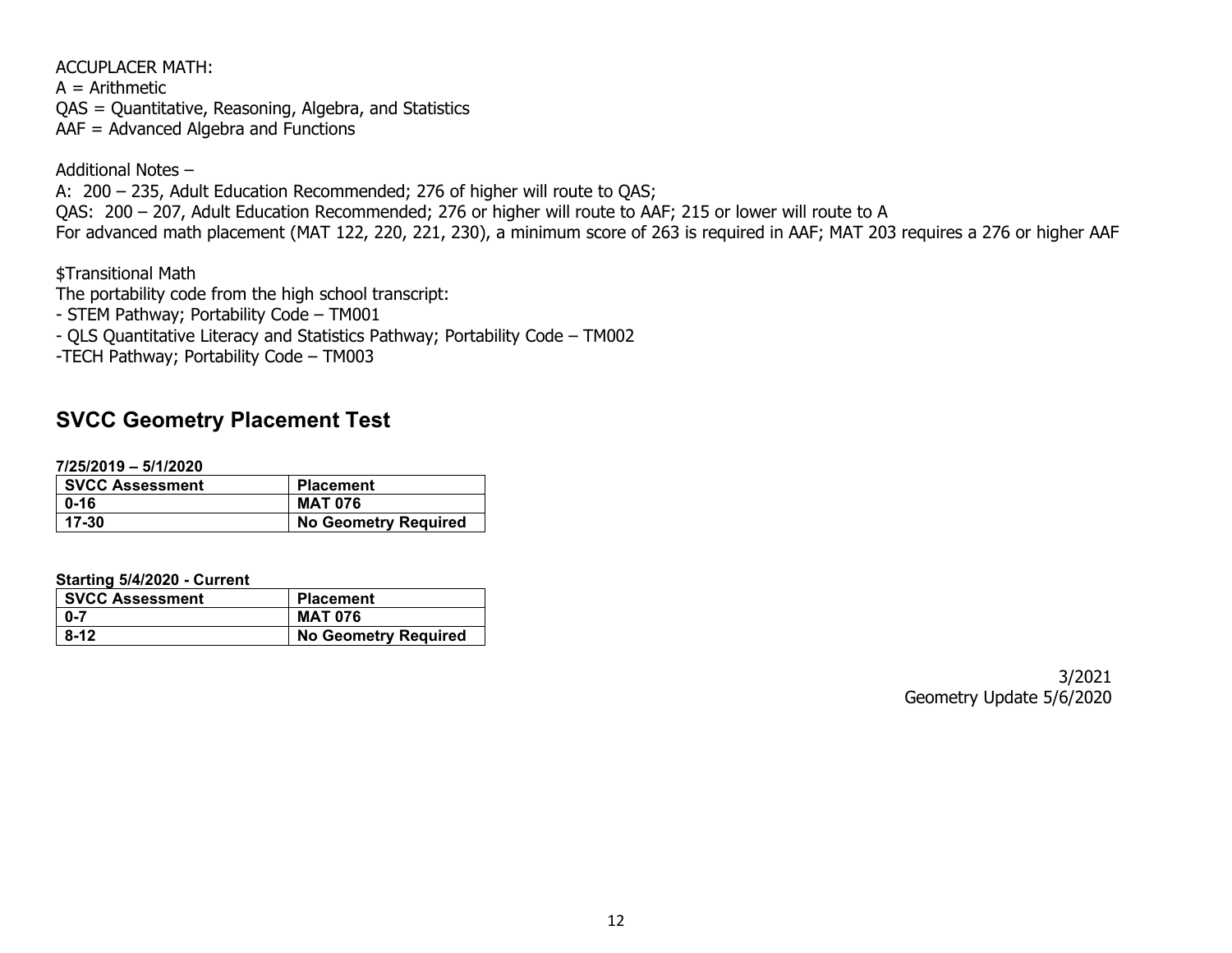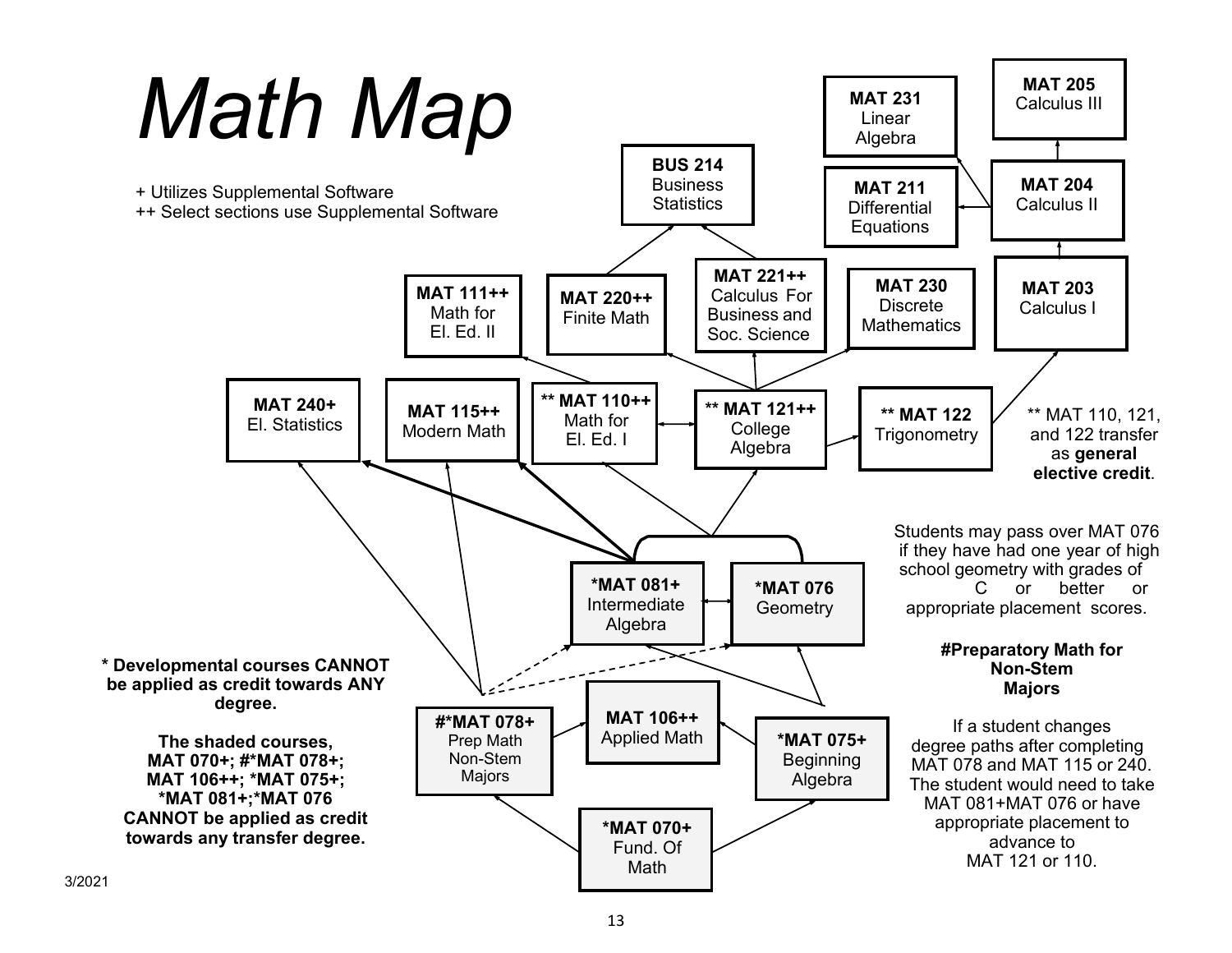# *Language Arts Map*



**The shaded courses are developmental andCANNOT be applied as credit toward any associate degree.**

\*ENG 111 can be used as elective credit towards a transfer degree.

Effective Summer 2021 (2021-2022 SVCC)